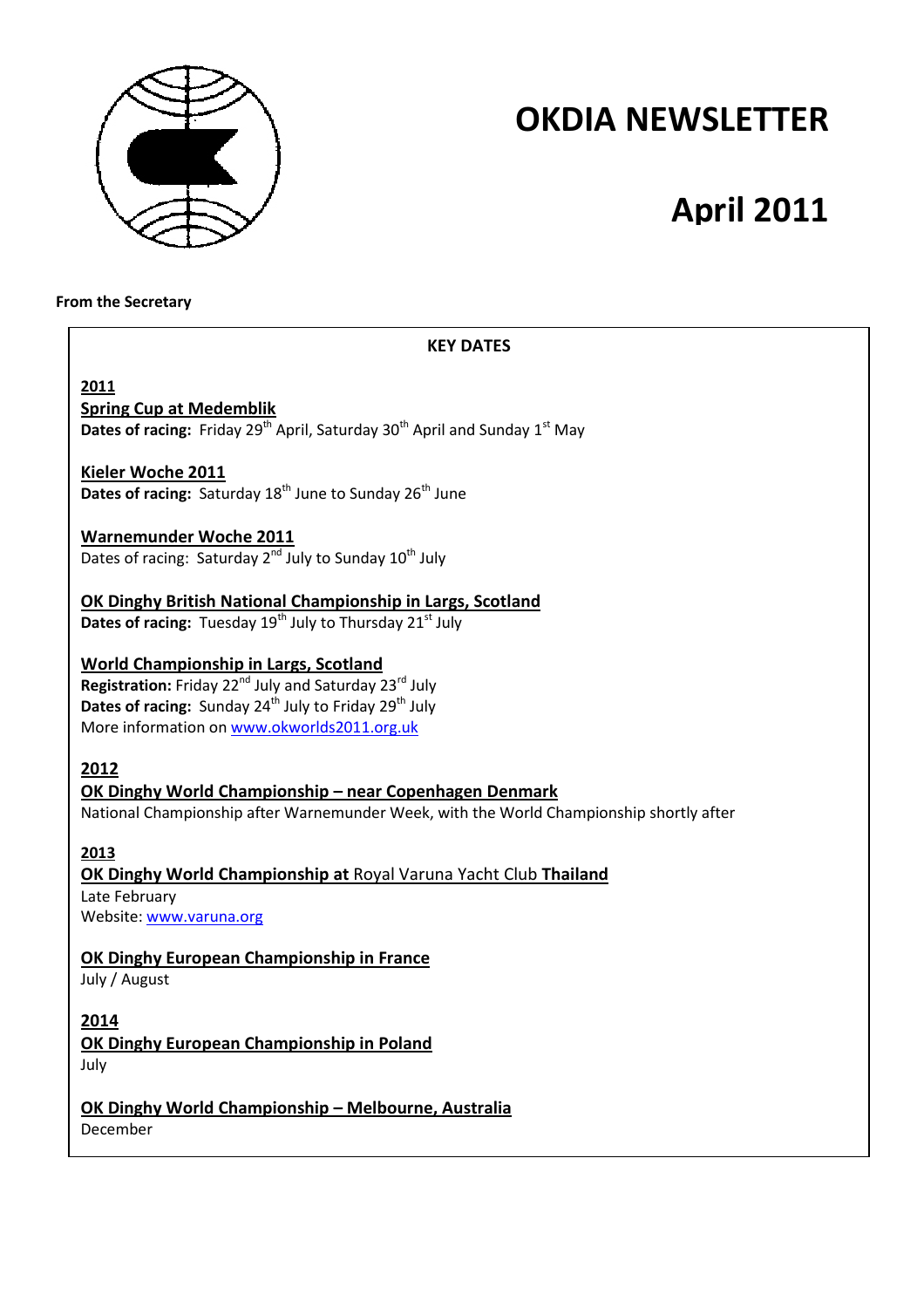#### **News from Secretary**

# **2011 World Championship in Largs, Scotland**

There is just ONE month to go until the entry deadline to the Worlds, the entry form and payment details can be found at the end of the NOR which is posted on the OKDIA website http://www.okdia.org/nextevents/index.php Please send your entry form and money to your National Secretary; he will then forward all entries from his country to Andy Turner.

This is the final call for items for the AGM agenda which must be sent out at the end of May. Have you a name for the Hall of Fame?

#### **2013 World Championship in Thailand**

I received the following email from Ron Bull of Ronald Bull Boat Builders Ltd in New Zealand. He writes:

*We have noted that the OK Worlds 2013 may be held in Thailand and are interested in offering our products and services.* 

*We are a small NZ boatbuilding company specialising in the design and construction of a range of dinghy foils for various classes. In 2001 we became involved in OK dinghy foils, initially with wooden cores, but subsequently took advantage of an OK rule change and developed a construction method using closed cell structural foam cores reinforced with E glass and epoxy resin.* 

*Being an older design the OK dinghy centreboard has a controlled planform shape, low aspect ratio, and low thickness/chord ratio. These factors were taken into consideration when selecting appropriate NACA sections applied along the length of the foils. Our foil tips are built with thin sections to reduce drag in straight line sailing and at small angles of attack these tips are more likely to maintain laminar flow over a larger portion of the chord length, theoretically reducing skin friction drag. These thinner tip sections also have advantages when reaching with the board rotated half up.* 

*Over recent years a lot of the top NZ OK sailors have selected our foils and more recently we have also supplied to more and more sailors in Australia, England, Denmark, Germany & Poland.* 

*We are very keen to extend our offer to provide our expertise to sailors in Thailand and other countries in your region.* 

#### **Interdominion Championships**

Whilst the UK basked in brilliant sunshine and millpond conditions, the Australian and New Zealand sailors were battling in stronger wind conditions at Black Rock Yacht Club. Congratulations to Bradley Douglas as overall winner, to Karl Purdie 2<sup>nd</sup> overall and  $1<sup>st</sup>$  veteran and to Bruce Ashton  $13<sup>th</sup>$  overall and  $1<sup>st</sup>$  Master.

| <b>PI Name</b>                  | <b>Sail</b><br><b>Num</b> | Country State Club 1 |            |       | $\overline{2}$ | 13    | $\overline{\mathbf{4}}$ | 5              | 6              | 7   | <b>Total</b> | <b>Net</b><br><b>Points Points</b> |
|---------------------------------|---------------------------|----------------------|------------|-------|----------------|-------|-------------------------|----------------|----------------|-----|--------------|------------------------------------|
| 1 DOUGLAS, Bradley NZL 539 NZL  |                           |                      |            | 3     | (9)            | 1     | 3                       | 1              | $\overline{2}$ | 2   | 21           | 12                                 |
| 2 <b>PURDIE</b> , Karl          | <b>NZL 531 NZL</b>        |                      |            | 5     | $\mathbf{1}$   | 2     | 2                       | 2              | (8)            | 6   | 26           | 18 Veterans                        |
| 3 BLASSE, Roger                 | AUS 678 AUS               |                      | <b>VIC</b> |       | $\mathcal{P}$  | 3     | 7                       | $\overline{4}$ | 4              | (9) | 30           | 21 Veterans                        |
| 4 O'CONNELL, Luke               | <b>NZL 511 NZL</b>        |                      |            | 8     | 8              | (10)1 |                         | 3              | $\overline{7}$ | 3   | 40           | 30                                 |
| 5 <b>JACKSON</b> , Mark         | <b>AUS 735 AUS</b>        |                      | <b>VIC</b> | 10    | 10             | 6     | (14)6                   |                |                | 10  | 57           | 43 Veterans                        |
| 6 MORRISON, Ben                 | <b>NZL 530 NZL</b>        |                      |            | 9     | 6              | 9     | 9                       | 9              | (11)4          |     | 57           | 46                                 |
| 7 WILLIAMS, Michael AUS 730 AUS |                           |                      | <b>VIC</b> | (11)5 |                | 5     | 11                      | 7              | 9              | 11  | 59           | 48                                 |
| 8 DEAVES, Alistair              | <b>NZL 542 NZL</b>        |                      |            | 14    | 12             | 14    | (17)5                   |                | 3              | 1   | 66           | 49 Veterans                        |
| 9 PERROW, Mark                  | <b>NZL 476 NZL</b>        |                      |            | 6     | 4              | 7     | 4                       | 15             | $(20)$ 15      |     | -71          | 51                                 |
| 10 RHODES, Paul                 | <b>NZL 517 NZL</b>        |                      |            | 4     | 7              | 4     | 13                      | 8              | (18)16         |     | 70           | 52 Veterans                        |

# **Overall Results - 2011 OK Interdominion Championships**

The full results can be found here:

http://www.bryc.yachting.org.au/site/yachting/event/37420/overall\_1\_1.html

#### **Membership and other Class news**

We have 786 members world-wide this year, so numbers are holding steady – an excellent state of affairs! Thirty nine new boats were registered last year; this can only help our numbers of sailors as more boats are released into the second-hand market.

May I thank all of you who maintain the websites for the OK Dinghy, Peter internationally and the representatives in each country. You will be surprised just how many people read them! For example I received a lovely note from a Frenchman who still keeps in contact with the OK through the websites, although he no longer sails and an Estonian sailor is hoping to sail in Kiel Week this year, with a view to joining us at the Worlds in Denmark next year!

We are trying to set up a Euro account to make it easier for Associations and individuals to pay us!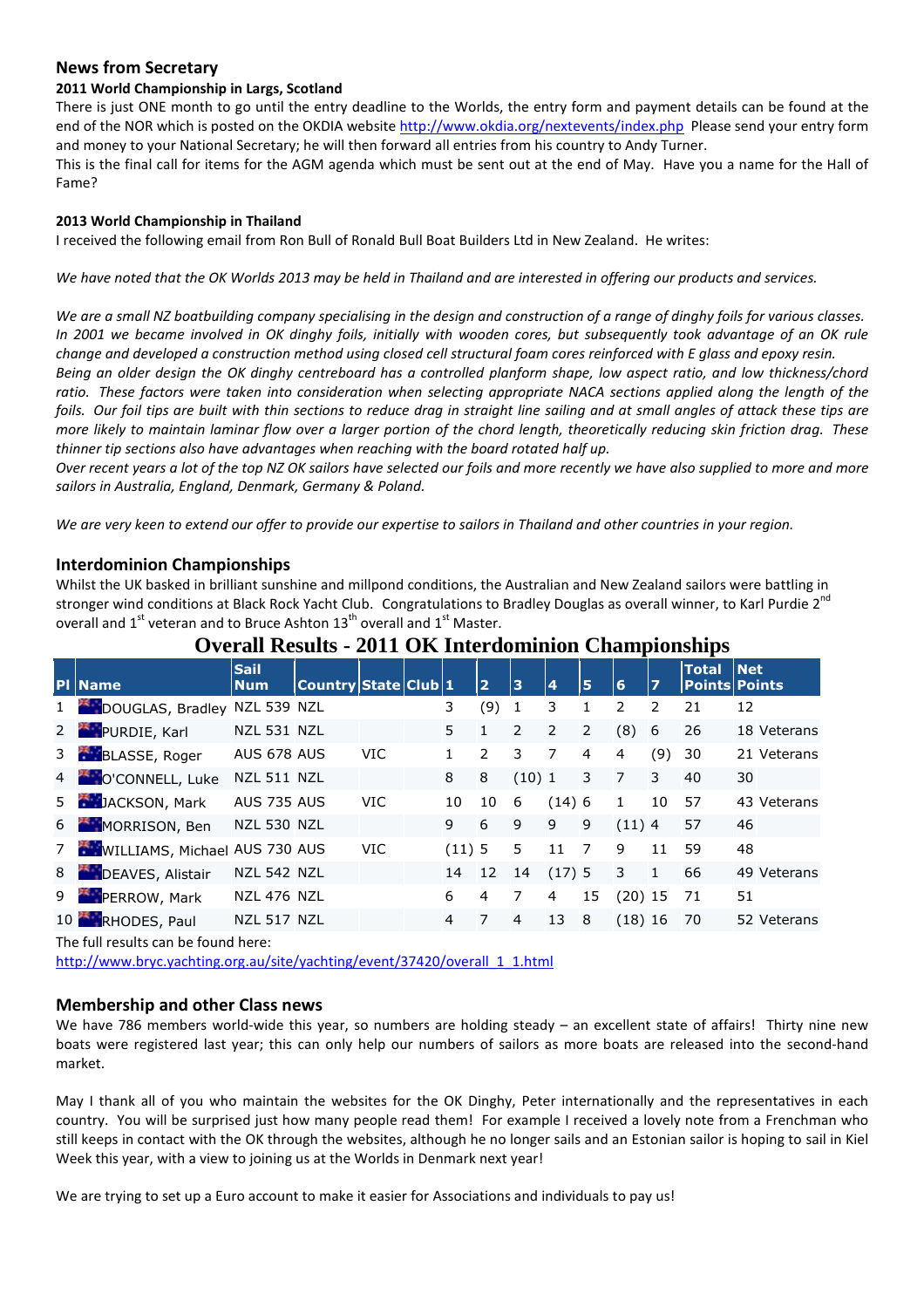There is a constant demand for OK Dinghy plans, on average I post off 10 sets a year so there are many who would like to build their own dinghy. The Australians have been exploring ways to make the build as straight-forward as possible. Here is their report:

#### *INTERNATIONAL OK DINGHY BUILT FROM A KIT PRODUCED BY DAMIEN SMITH DESIGN PTY LTD*

*For some time now in Australia we have been talking about the construction of a home built timber OK Dinghy from a kit* 



*designed by Damien Smith back in 2006. Damien is a Naval Architect living in Perth, WA and he is a long way away from our OK Dinghy activities mainly based in the eastern states of Australia. The basic idea of the design is to have all the plywood panels and various components for the curved chines, stringers etc. router cut from Damien's computer programme to assist with the construction of a relatively inexpensive boat for enthusiastic home builders. Some of Damien's ideas for the internal construction of his boat differ from the available OK Dinghy plans last updated in 1986 so those issues of difference were cleared with the OKDIA Technical Committee before proceeding with the project.* 

*Col Lynch, President of the International OK Association of NSW, agreed to assist with the development of the project and commenced building a boat from Damien's design late last year. Col built his own timber OK Dinghy from the OKDIA plans only a year or so ago so he is well able to comment on* 

*the merits of Damien's design and how it differs from the traditional building methods. All components for the kit were professionally router cut by a Sydney based company, Laser Wizard Pty Ltd. This process worked very well and Col commented that he was impressed with the accuracy of the cutting of the plywood and is sure that this process will be of much assistance to home builders.* 



*A few photos are attached to this article to give an idea of the internal construction of the boat. The laminated hog piece, centreboard case, stem assembly, bulkheads and transom were all pre-cut and assembled individually before being placed in position on the purpose built building frame. The pre-cut curved box section chine girders were then assembled and fixed in position. The hollow upper and lower longitudinal beams together with the attached biscuits are fitted to provide strength to the construction and assist with fitting the bottom and deck panels. All stringers are framed transversely across the hull to provide added stiffness to the bottom of the boat and support for the deck panels. Damien and Col are very confident that the boat will be far stiffer than wooden boats built from the 1986 OKDIA plans and it should prove to be as strong as the latest professionally built hulls.* 

*When the boat is officially measured, painted and fitted out in the next week or so I will post further details and some more photos to show the finished product. Bill Tyler* 

*Col has documented his progress with building the new boat with a comprehensive collection of photos that will be compiled in a manual to assist future builders of boats from this design. I'll leave it to Col to answer specific questions relating to the construction of the boat but it's fair to say that the building process has proven to be sound and has produced an extremely stiff timber hull.* 



*1st March 2011*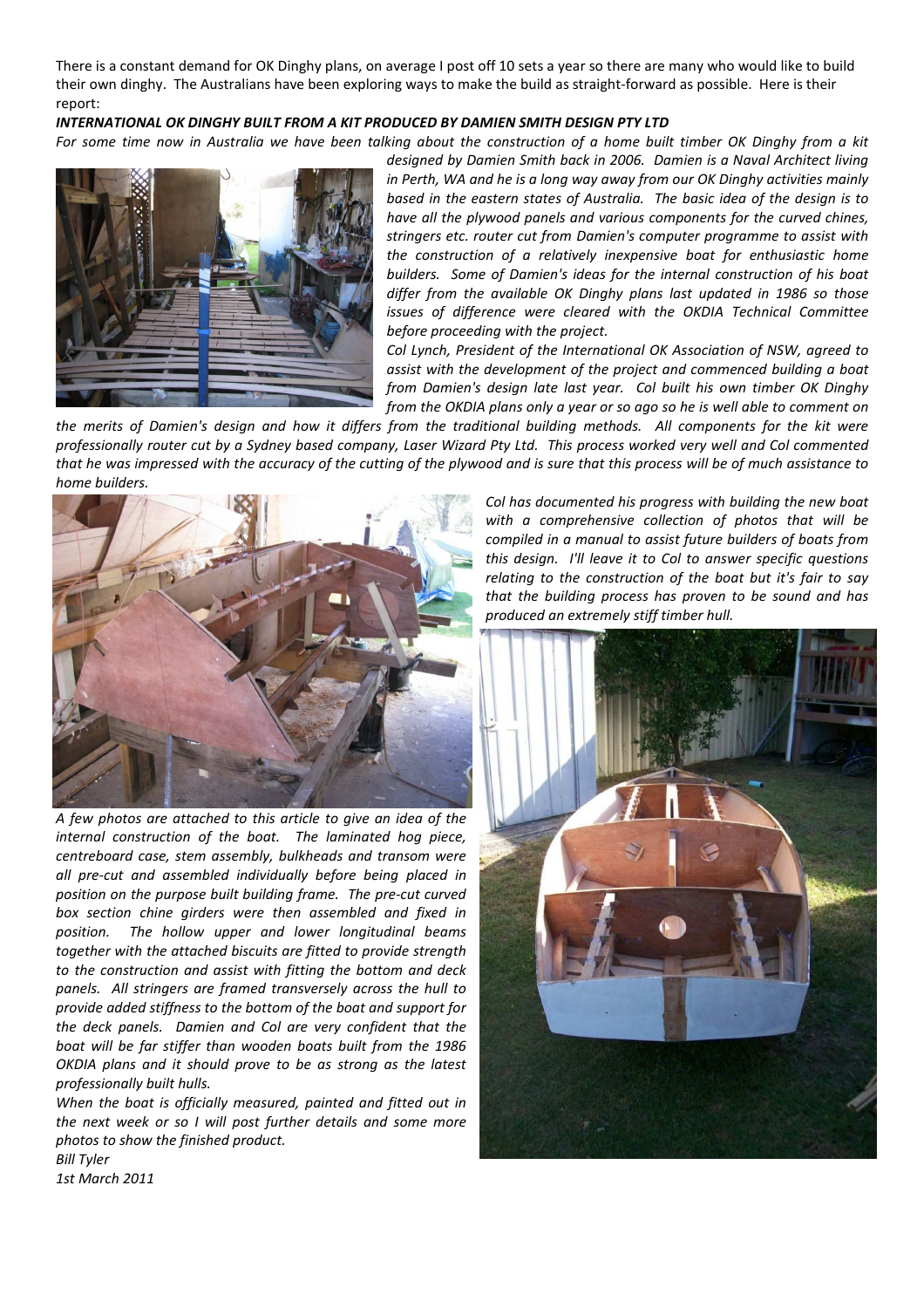# **News from the Technical committee**

#### **Personal Sail numbers**

You will remember that Hans raised the issue of using personal sail numbers at the 2010 AGM. The technical committee have discussed the pros and cons and I copy the Chair's summary below:

*So it seems like we have some sort of agreement that the countries that don't want to use PSN will vote for a rule that allows those that want to, to be able to.* 

*I think what I will do at this stage is just to submit the proposal and leave it for the AGM. If the AGM approves the change and request our wording, we can work on that before I submit it to ISAF.* 

*I am convinced that in order to get sequential numbering, we need to adopt PSN as well. One without the other would leave the class in chaos and disagreement. This all started out with a proposal to adopt PSN but I see it as an opportunity to get the whole process in order.* 

*I hope it is OK if I propose just the one rule, and if any Association objects too strongly they can submit an amendment deleting the PSN part.* 

*The basic thought is that all boats should be sequentially numbered and that number shall be engraved in the hull. National Associations may allow Personal Sail Numbers in their own country and the sailor may carry his PSN on the sail but not the hull, and may keep the PSN if he changes boats.* 

*The current Rule is...* 

#### *4.REGISTRATION AND MEASUREMENT CERTIFICATE*

*4.1 No boat is permitted to race in the class unless it has a valid measurement certificate.* 

*4.2 The certificate is only valid for racing if the owner is a current member of a National OK Dinghy Association.* 

*4.3 The certificate is obtained as follows:* 

*(i) The builder or owner shall apply to the National Authority for a sail number enclosing the building fee receipt. The National Authority shall issue a sail number only on receipt of evidence that the building fee has been paid.* 

*(ii) The boat shall be measured by a measurer officially recognised by the NA. The completed measurement form shall be supplied to the owner of the boat.* 

*(iii) The owner shall send the completed measurement form to his NA together with any registration fee that may be required. On receipt of this the NA may issue a certificate to the owner.* 

#### *The proposal will be this*

#### *4.SAIL NUMBERS AND MEASUREMENT*

#### *4.1 SAIL NUMBERS*

*4.1 (i) Sail numbers shall be issued by the National Authority* 

*4.1 (ii) The builder or owner shall apply to the National Authority for a Sail Number enclosing the Building Fee Receipt (BFR). The National Authority shall issue a Sail Number only on receipt of evidence that the BFR has been paid.* 

*4.1 (iii) Sail numbers shall be issued to all boats, in consecutive order for each National Authority. Where a numbering system needs to be restarted, for any reason, the National*

*Authority shall choose an appropriate number, in consultation with OKDIA, and issue future numbers sequentially from that point.* 

*4.1 (iv) Personal sail numbers may be issued by the National Association in a sailor's home country. Personal sail numbers are additional to the sail numbers issued to all boats. If the use of a personal sail number is likely to cause confusion, a race committee may require that a boat use the sail number issued under rule 4.1 (i), or another agreed number.* 

#### *4.2 MEASUREMENT*

*4.2 (i) No boat is permitted to race in the class unless it has a valid Measurement Certificate.* 

*4.2 (ii) The Certificate is only valid for racing if the owner is a current member of a National OK Dinghy Association.* 

*4.2 (iii) The boat shall be measured by a measurer officially recognised by the NA. The completed Measurement Form shall be supplied to the owner of the boat.* 

*4.2 (iiii) The owner shall send the completed Measurement Form to his NA together with any registration fee that may be required. On receipt of this the NA may issue a Certificate to the owner.* 

Do please discuss this with your fellow sailors so we can have an informed debate at the AGM.

#### **Laminated Sails**

The Technical committee have also debated laminated sails. The Chair's summary is below:

*This "round robin" forum about laminated sails started out trying to define what events they could be used at and as usual has evolved into a broad ranging discussion on the subject.* 

*After reviewing all the replies, I wish to summarise it, and add my own thoughts.*